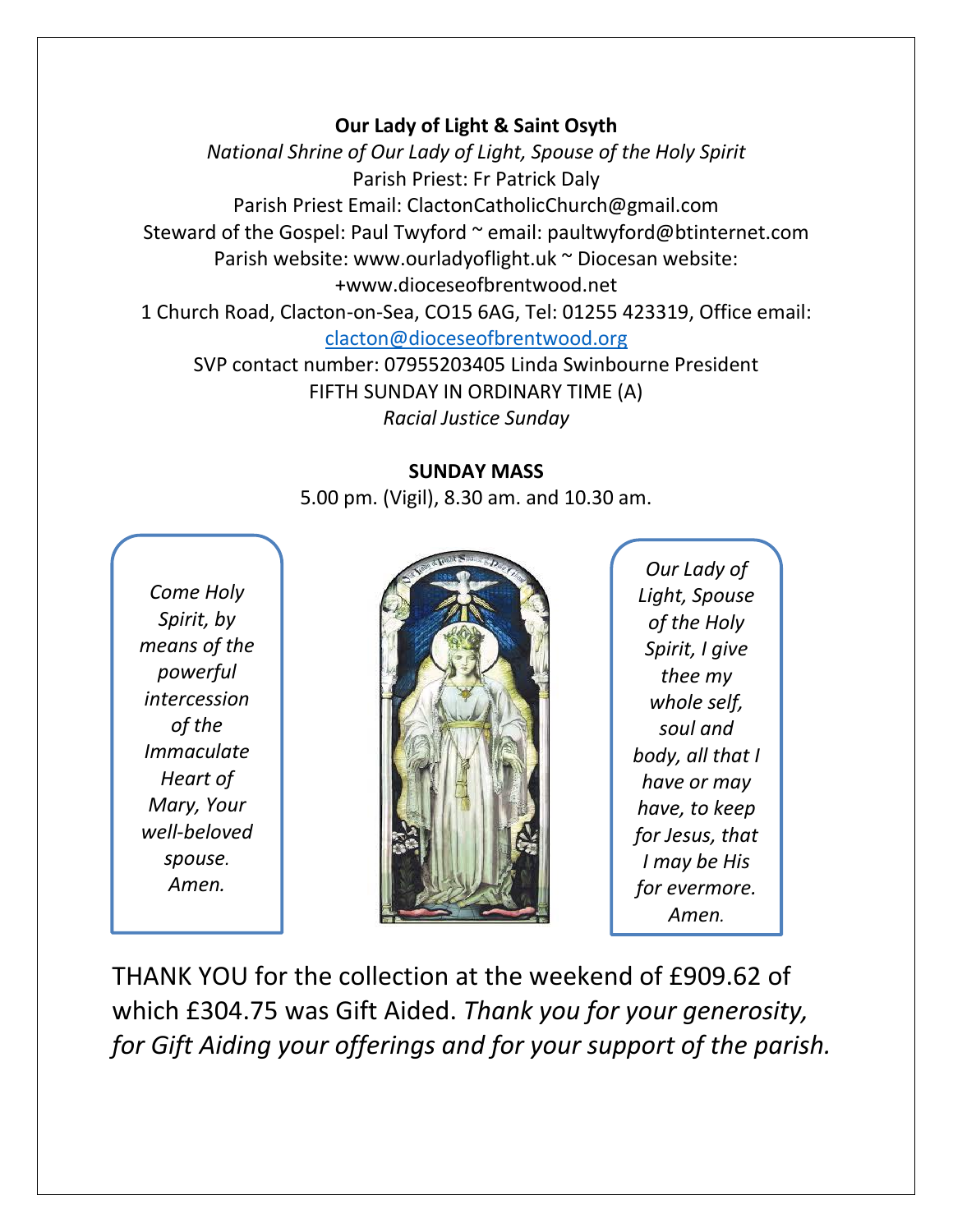BRENTWOOD CATHOLIC CHILDREN'S SOCIETY: A total of £366.00 has been sent to the BCCS. £226.62 from the Cribb Box and £139.38 from Hall tea and coffee. Thank you for your generosity.

COFFEE AFTER 8.30 and 10.30 Masses.

SUNDAY MISSALS: Will be available at cost during the month of February. If you would like a Missal to follow the Readings, please put your name down on the list for orders at the back of the church in the Repository.

CHOIR: We are blessed with a wonderful choir who are seeking new members. You are invited to sit with them at the 10.30 and give it a try.

COMMISSIONING: The new extraordinary ministers of Holy Communion, who have completed their training will be commissioned at the 10.30 Sunday Mass on 16<sup>th</sup> February.

COFFEE MORNING: Friday 21st February at 10.00 am in the parish hall. Coffee and treats. Part of proceeds to Easter Flowers.

SECOND COLLECTION: this weekend in support of the Lourdes Sick and Helpers Fund.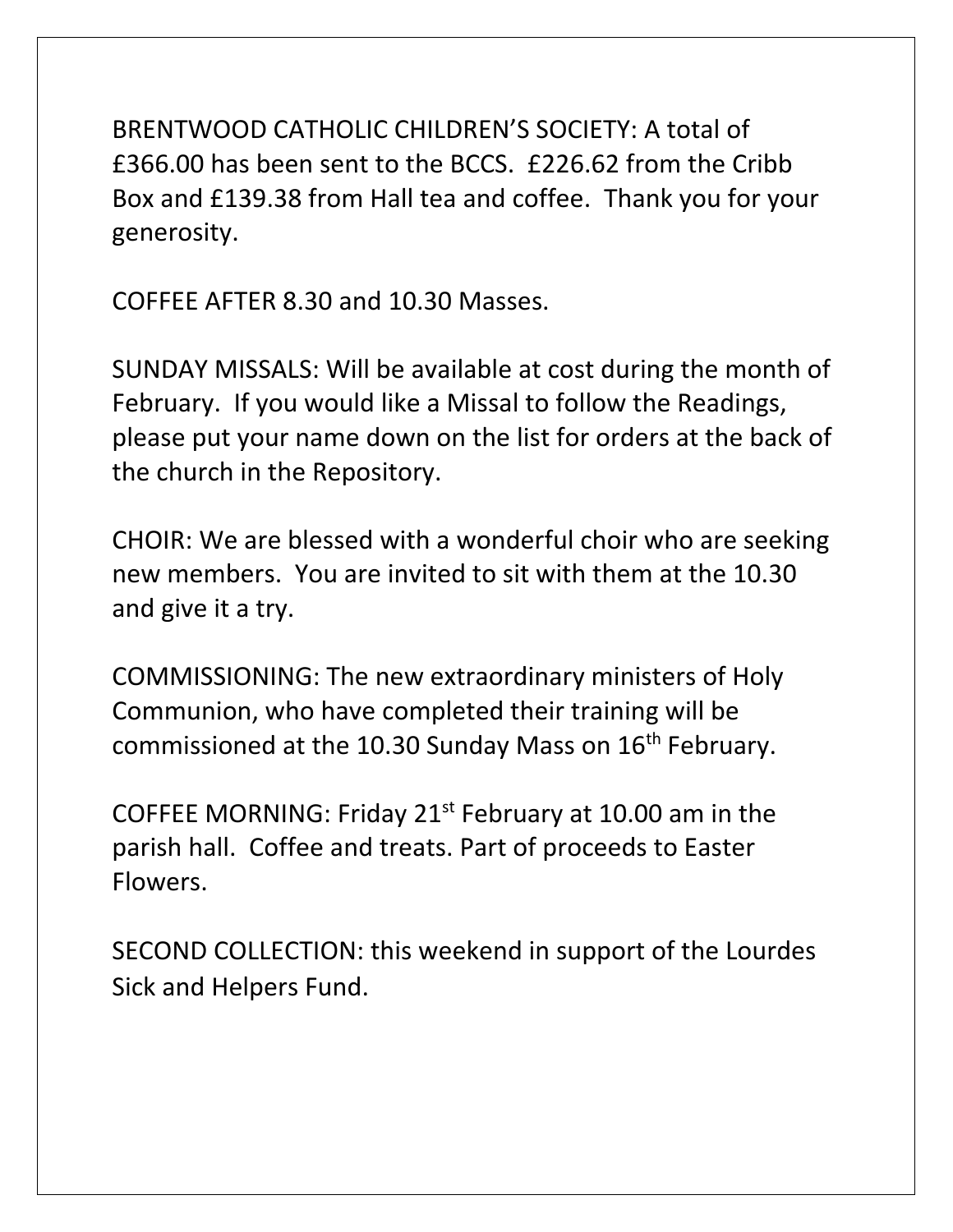GIFT AID: There will be a gift aid promotion at all Masses next weekend. If you are a taxpayer, you can give an extra 25% to the parish with no cost to yourself.

LOTTERY NUMBER: No 1 – No winners

| Saturday 8 <sup>th</sup> February | $9.00$ am   | <b>FIRST HOLY COMMUNION CLASS.</b>        |
|-----------------------------------|-------------|-------------------------------------------|
| Day of Prayer for victims         | $9.45$ am.- | <b>CONFESSIONS</b>                        |
| of human trafficking and          | 10.40 am.   | Rosary & Adoration of the                 |
|                                   |             |                                           |
| those who work to                 |             | <b>Blessed Sacrament.</b>                 |
| combat it.                        | 11.00 am.   | <b>MASS: Christina Wraight RIP</b>        |
|                                   |             | (The Henley Family.)                      |
| Saturday 8 <sup>th</sup> February | 4.00 pm. -  | <b>CONFESSIONS &amp; Adoration of the</b> |
| Vigil of The Fifth Sunday         | 4.40 pm.    | <b>Blessed Sacrament.</b>                 |
| in Ordinary Time A.               | 5.00 pm.    | <b>MASS: Pauline Young RIP</b>            |
|                                   |             | (Reg & Family).                           |
| Sunday 9 <sup>th</sup> February   | 8.30 am.    | MASS: Des O'Flynn RIP.                    |
| The Fifth Sunday in               |             | (Margaret O'Flynn)                        |
| Ordinary Time A.                  | 10.30 am.   | MASS: Elizabeth (Berni) Michael           |
| (Racial Justice Day)              |             | Anniversary                               |
|                                   |             | (Barry & Family).                         |
|                                   | 2.00 pm.    | Baptism: Lucas-Kane Power                 |
| Monday 10 <sup>th</sup> February  | 9.30 am.    | MASS: Rev Alfred Swanby RIP               |
| <b>Memorial of St</b>             | 10.00 am.   | Novena to Our Lady, Adoration             |
| Scholastics, V.                   |             | of the Blessed Sacrament &                |
|                                   |             | Midday Prayer.                            |
| Tuesday 11 <sup>th</sup> February | 9.30 am.    | <b>MASS: Angela Andrews RIP</b>           |
| Diocesan Feast of Our             |             | (D Killen)                                |
| Lady of Lourdes -                 | 10.00 am.   | Novena to Our Lady, Adoration             |
| <b>Principal Patroness of</b>     |             | of the Blessed Sacrament &                |
| the Diocese.                      |             | Midday Prayer.                            |
| (World Day for the Sick)          |             |                                           |